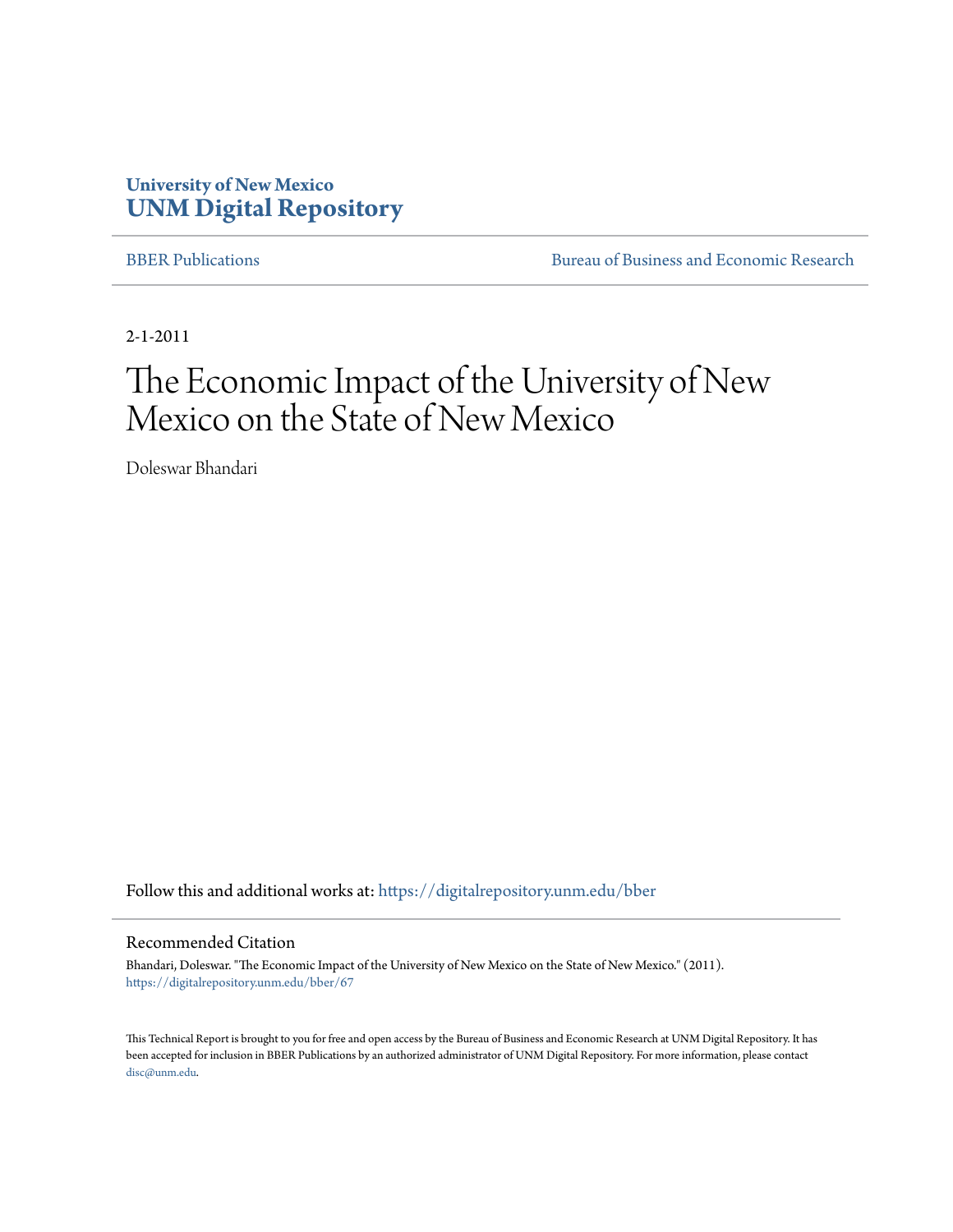

# **The Economic Impact of the University of New Mexico on the State of New Mexico**

February 2011

UNIVERSITY OF NEW MEXICO BUREAU OF BUSINESS AND ECONOMIC RESEARCH 303 Girard Blvd. NE MSC06 3510 / Oñate Hall Albuquerque, NM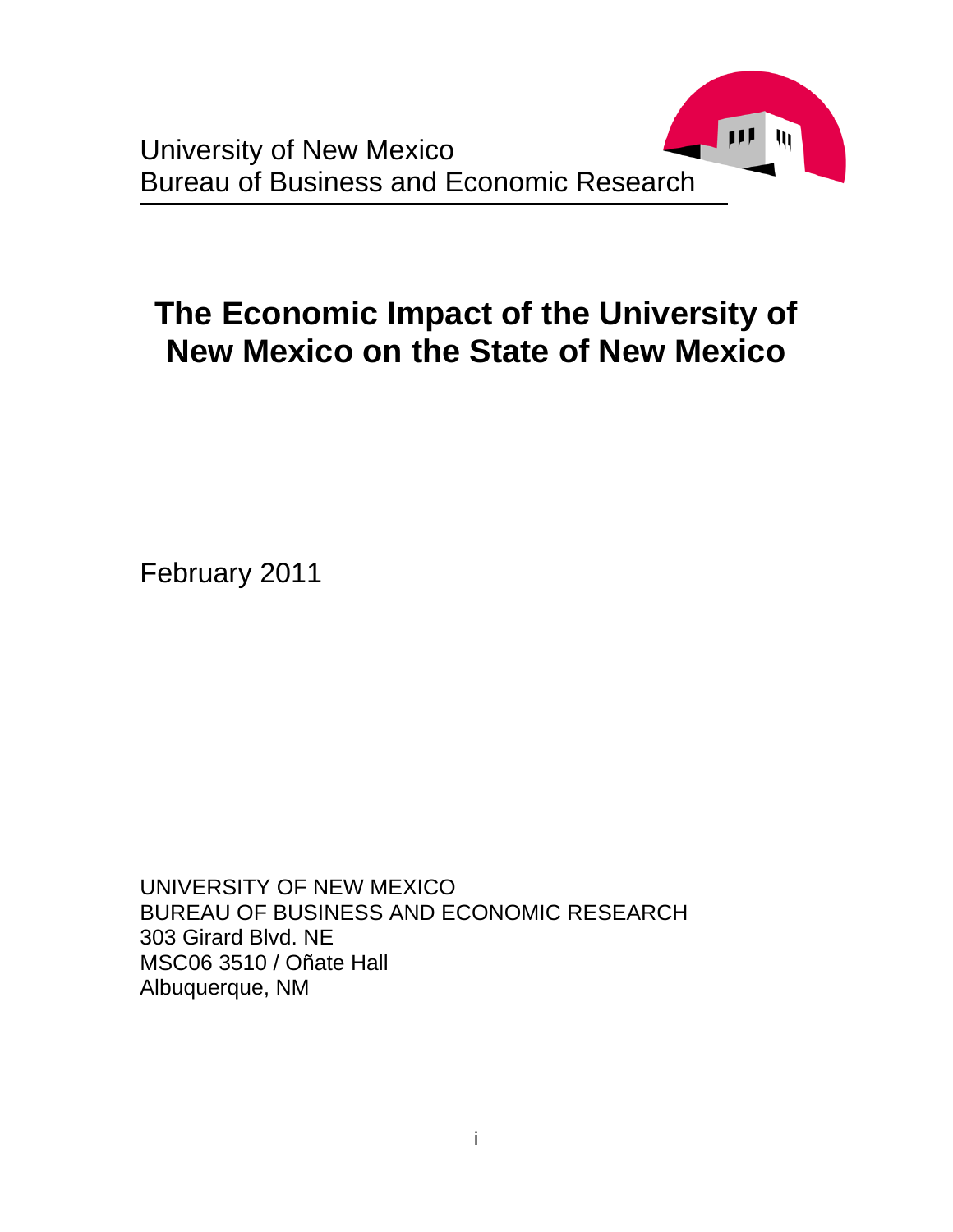

# **The Economic Impact of the University of New Mexico on the State of New Mexico**

February 2011

Doleswar Bhandari, PhD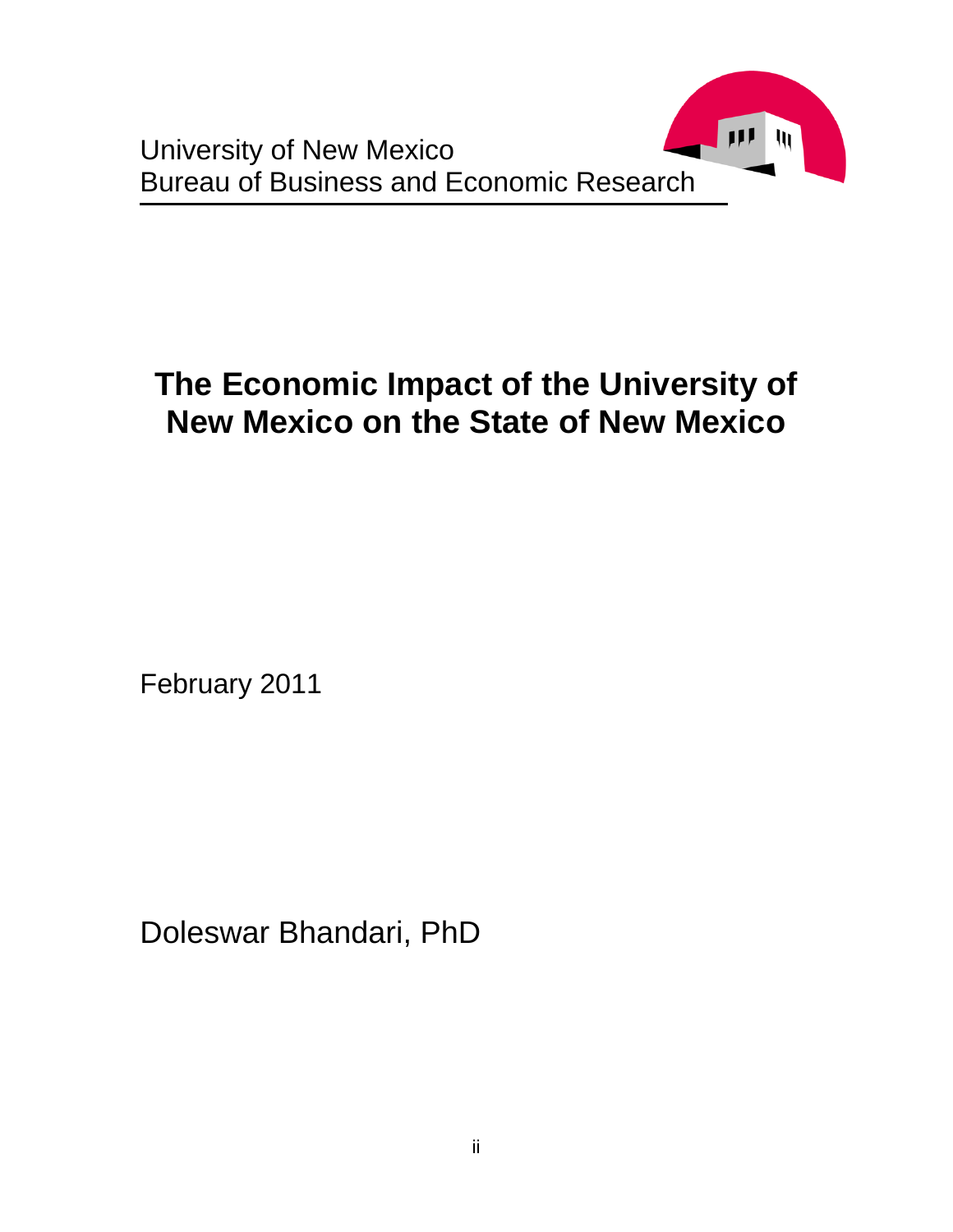## **Acknowledgements**

I would like to acknowledge and extend my thanks to the following persons who have made the completion of this report possible:

Julia Fulghum, the UNM Vice President of Research, for encouraging BBER to undertake this study and for providing funding and support. Elizabeth Metzger, Chief Financial and Treasury Officer, UNM for her help in collecting UNM campuses revenues and expenditures data. Michael Duran, Chief Human Resources Operations Officer, UNM Human Resource Department for supplying earnings and benefits data for UNM Main, North, and Branch campuses. Jep Choate, Research and Information Manager and Vice President, UNM Enrollment Management Division for supplying student residency data. John Welty, Vice President for University Development and Administration, UNM Foundation for providing UNM Foundation data. Joseph Eggleston, Financial Analyst, Student Accounts Receivable, UNM for providing tuition data. Lorie Chance, Financial Officer, UNM Capital Projects Office for supplying data on UNM capital projects. Martin James Desautels and Bruce Cherrin from Purchasing Department, UNM for providing in-state and out-of-state purchase information.

Thanks are due to Gregory Seyk, HRIS Manager at UNM Hospitals for supplying payroll data for UNM Hospitals' employees; Ella B. Watt, Chief Financial Officer of UNM hospitals for providing audit report and answering clarification questions as and when needed; and Lynn Ribble, Director of Human Resource Department, UNM Medical Group for providing employment data.

I would like to thank Michael O'Donnell, Research Scientist at BBER, who carefully edited the report. I also thank our graduate student employee Scott Maddux for collection and compilation of the data from different sources. Finally, thanks are due to Dr. Lee Reynis, Director of BBER, for her overseeing the overall economic impact analysis effort.

-Doleswar Bhandari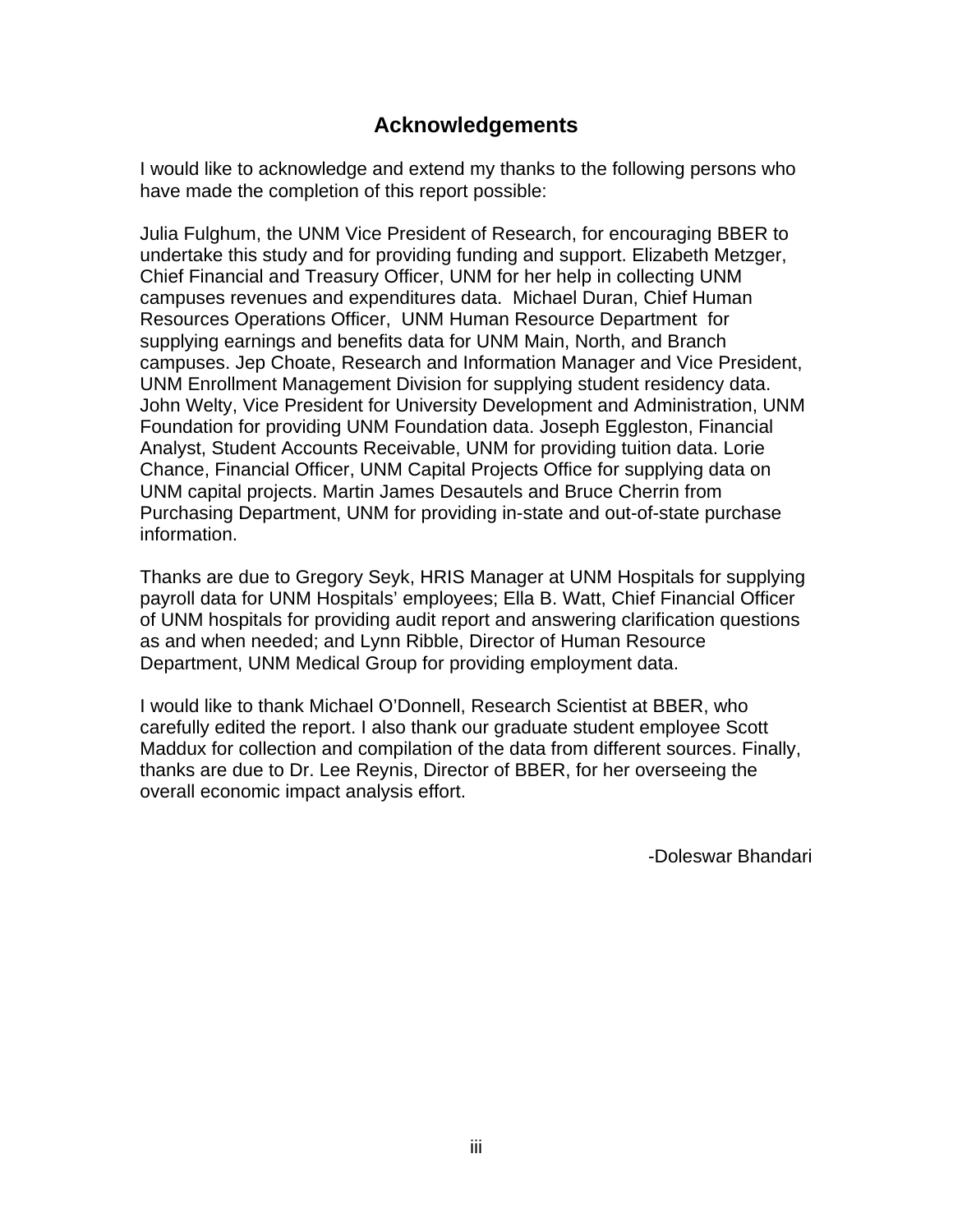# **Table of Contents**

| 12 |
|----|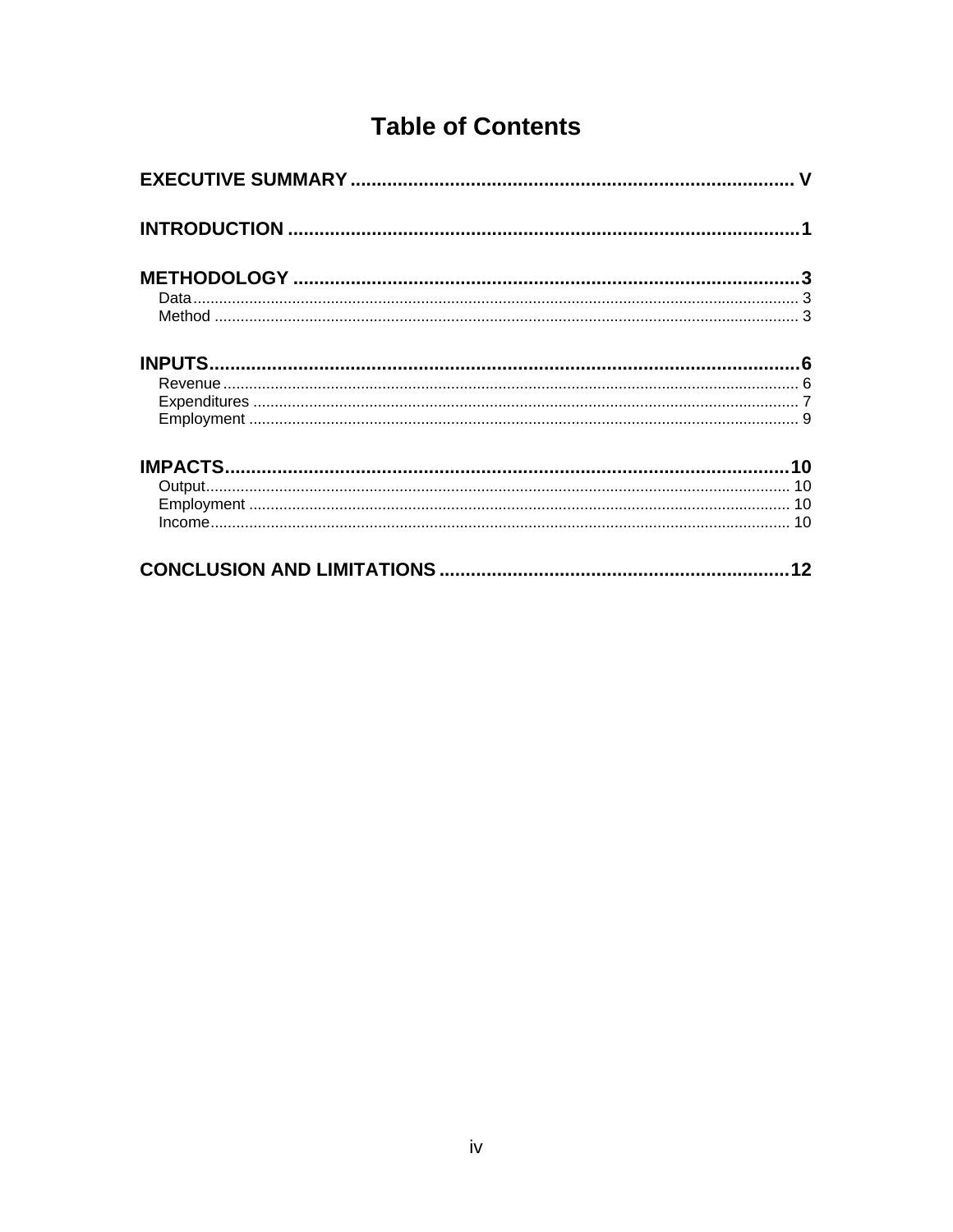# **Executive Summary**

The University of New Mexico is a significant contributor to New Mexico's economy and has a significant impact resulting directly from its ability to attract out-of-state funds.

- In fiscal year 2010 UNM operations (and construction), including the UNM campuses, UNM hospitals and UNM Medical Group accounted for \$1.86 billion in expenditures and nearly 25,100 jobs (including 638 non-resident jobs). Total salaries and benefits were \$1.03 billion. Non-personnel expenditures totaled \$833 million.
- Overall, 48.8% of UNM's expenditures were supported by out-of-state revenue sources.
- These outside dollars supported \$620.2 million in UNM output, 6,839 jobs and \$319 UNM payroll.
- All this additional spending generated indirect and induced economic activity, generating approximately \$514.8 million in additional economic activity, \$155.3 in additional income and 4,325 additional jobs through indirect and induced economic activity.
- The total economic impact of the out-of-state dollars UNM brought into New Mexico in fiscal year 2010 amounts to more than \$1.1 billion in total output, \$474.6 million in income, and 11,164 in jobs. A total of \$1.83 was generated in the New Mexico economy for every dollar UNM spent in New Mexico that was supported by out-of-state revenues.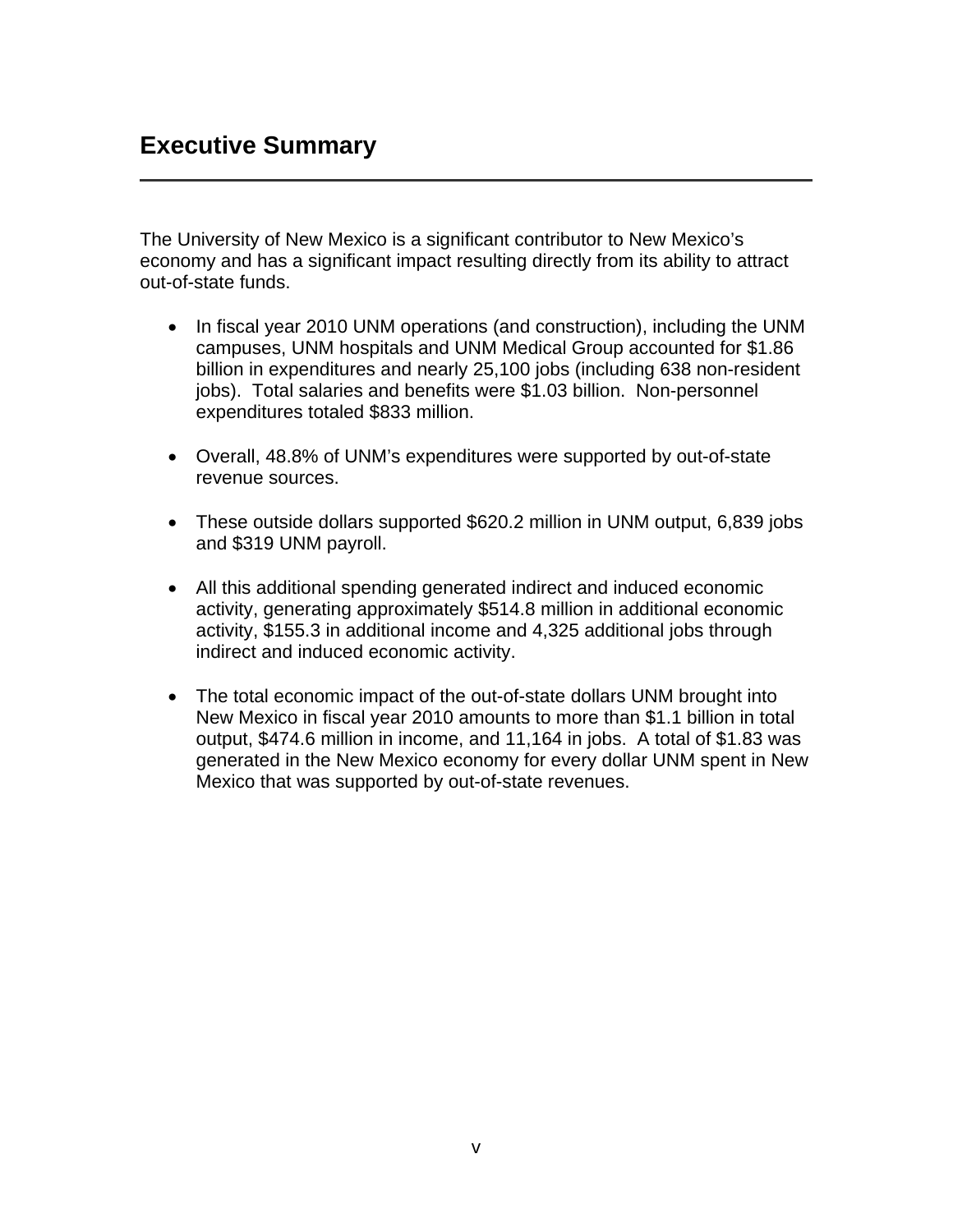# **Introduction**

 $\overline{a}$ 

The University of New Mexico Office of the President commissioned the UNM Bureau of Business and Economic Research (BBER) to conduct a study of the economic impact of the University of New Mexico (UNM) on the economy of New Mexico for the fiscal year 2010. This report contains the results of the study and outlines the data and methods used to arrive at these results.

Specifically, this study focuses on the economic impacts resulting from UNM spending and employment. The computed impacts show how the dollars that flow to UNM from outside of New Mexico (out-of-state) sources support direct spending on salaries, benefits, and goods and services. The impacts also show how spending creates additional, derivative, economic activity in the state of New Mexico.<sup>1</sup> For instance, UNM's expenditures on goods and services create indirect effects as the firms supplying UNM purchase supplies from other firms and employ people to produce their products. Part of salaries of UNM employees and UNM vendors are then spent in the community, creating induced effects, causing further demand for goods and services and resulting in more jobs and additional income. The indirect and induced effects, combined with the direct contribution of UNM funded by out-of-state sources, result in the total economic impact of the University of New Mexico on the state of New Mexico. However, it is important to note that this is not the maximum impact from UNM. Impacts of other factors such as encouraging technology development and contributing to an educated workforce are likely to be substantial even if they are less easily quantified.

A summary of these impacts can be found in Table 1.1. Approximately 51.3 percent of UNM's revenues are from non-New Mexico sources. These out-ofstate revenues total \$907.8 million (see Table 1.2). Additionally, an estimated 68 percent of UNM's expenditures occur within the state, largely due to in-state employee compensation, and local construction spending. As a result, UNM's success in attracting out-of-state revenues is directly responsible for providing 6,839 jobs, \$319.4 million in salaries, and nearly \$620.2 million in in-state expenditures. These direct impacts go on to fuel total economic activity of \$1.135 billion in output, \$474.7 million in labor income, and 11,160 jobs. Finally, the output multiplier of 1.83 shows that a total of \$1.83 was generated in the New Mexico economy for every dollar UNM spent in New Mexico that was supported by out-of-state revenues.

 $1$  Out-of-state sources include a variety of federal funding sources such as federal grants as well as Medicaid and Medicare. Also included are out-of-state tuition and fees, gifts, contracts and others.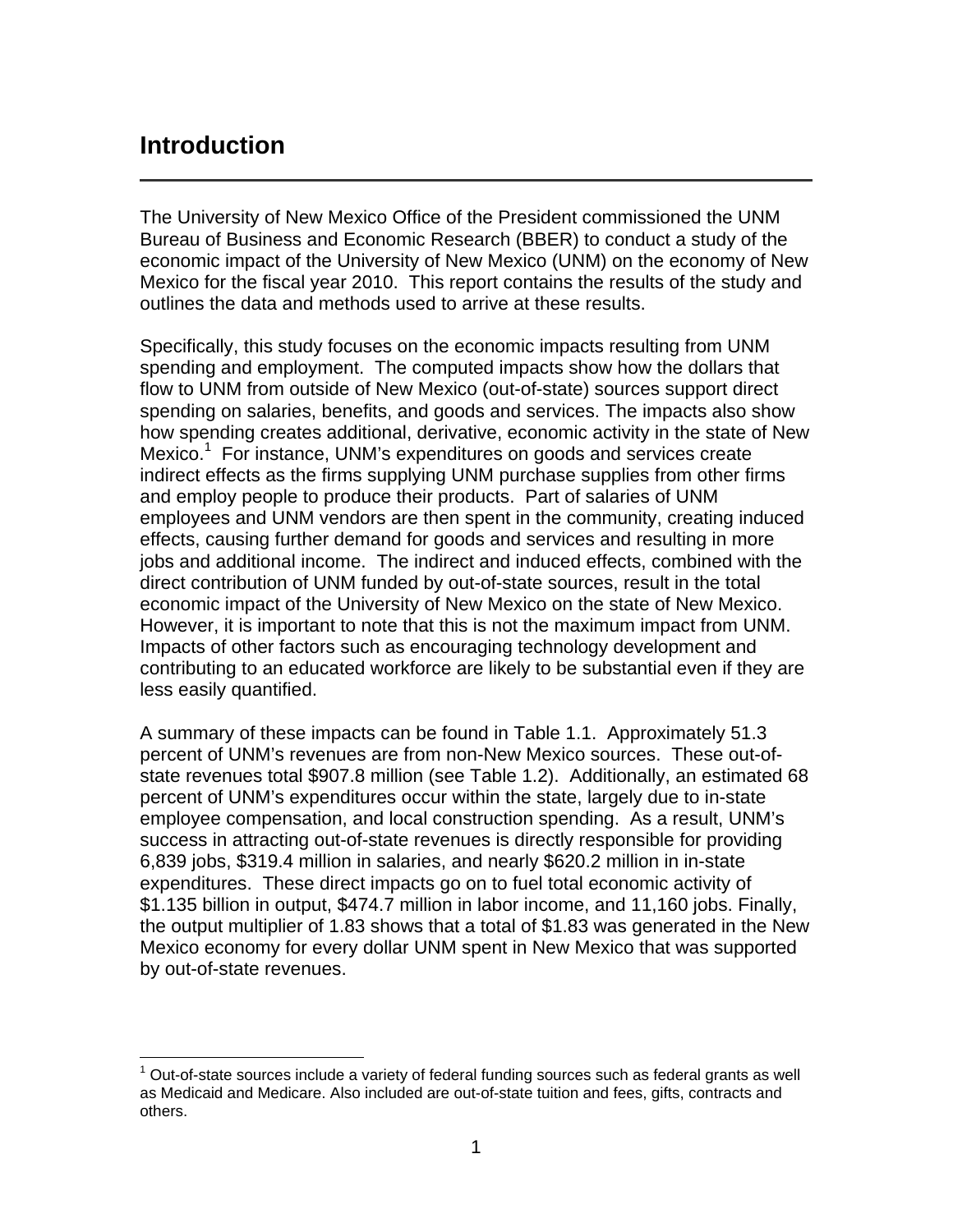### **Table 1.1 Economic Impact of UNM on the State of New Mexico<sup>1</sup>** (Labor income and output are presented in \$ million)

| <b>Impact Type</b> | Employment <sup>2</sup> | Labor Income <sup>3</sup> | Output <sup>4</sup> |
|--------------------|-------------------------|---------------------------|---------------------|
| <b>Direct</b>      | 6,835                   | 319.4                     | \$620.2             |
| <b>Indirect</b>    | 1,816                   | 70.5                      | \$235.3             |
| Induced            | 2,509                   | 84.9                      | \$279.4             |
| Total              | 11,160                  | \$474.7                   | \$1,135.0           |
| <b>Multiplier</b>  | 1.63                    | 1.49                      | 1.83                |

<sup>1</sup> Excludes components such as some students expenditures, earnings of alumni, and technology attraction

 $2$  Employment =Full-time and part-time jobs supported by out-of-state revenue

 $3$  Labor Income = Total employee compensations including benefits

 $4$  Output = University expenditures supported by out-of-state revenues

Source: BBER Analysis using IMPLAN Version3 UNMBureau of Business and Economic Research, 2010

Some aspects of these impacts may be overestimated. In particular, it is assumed that 100 percent of the activity from construction expenditures was spent in-state. This is because a majority of UNM construction activities occur instate. Additionally, even if the contractors are located out-of-state, most workers are living and working in New Mexico. Nevertheless, there is some flow of dollars out of the state when out-of-state contractors and workers are utilized, and this leakage is not captured in these results. It is also assumed that all of the construction work started in 2010 was completed in the same year. This may not be an accurate portrayal as construction projects may be undertaken across multiple fiscal years. Another assumption is that health insurance spending by UNM was 80 percent in-state and 20 percent out-of-state. This assumption was imposed by the IMPLAN model and represents an industry average of spending.

The following sections of the report provide more detail regarding the methodology used to estimate the impacts, the data and inputs that represent direct economic activity, and the resulting total economic impacts in terms of output, income, and employment. The report's conclusion discusses the results and addresses questions and concerns.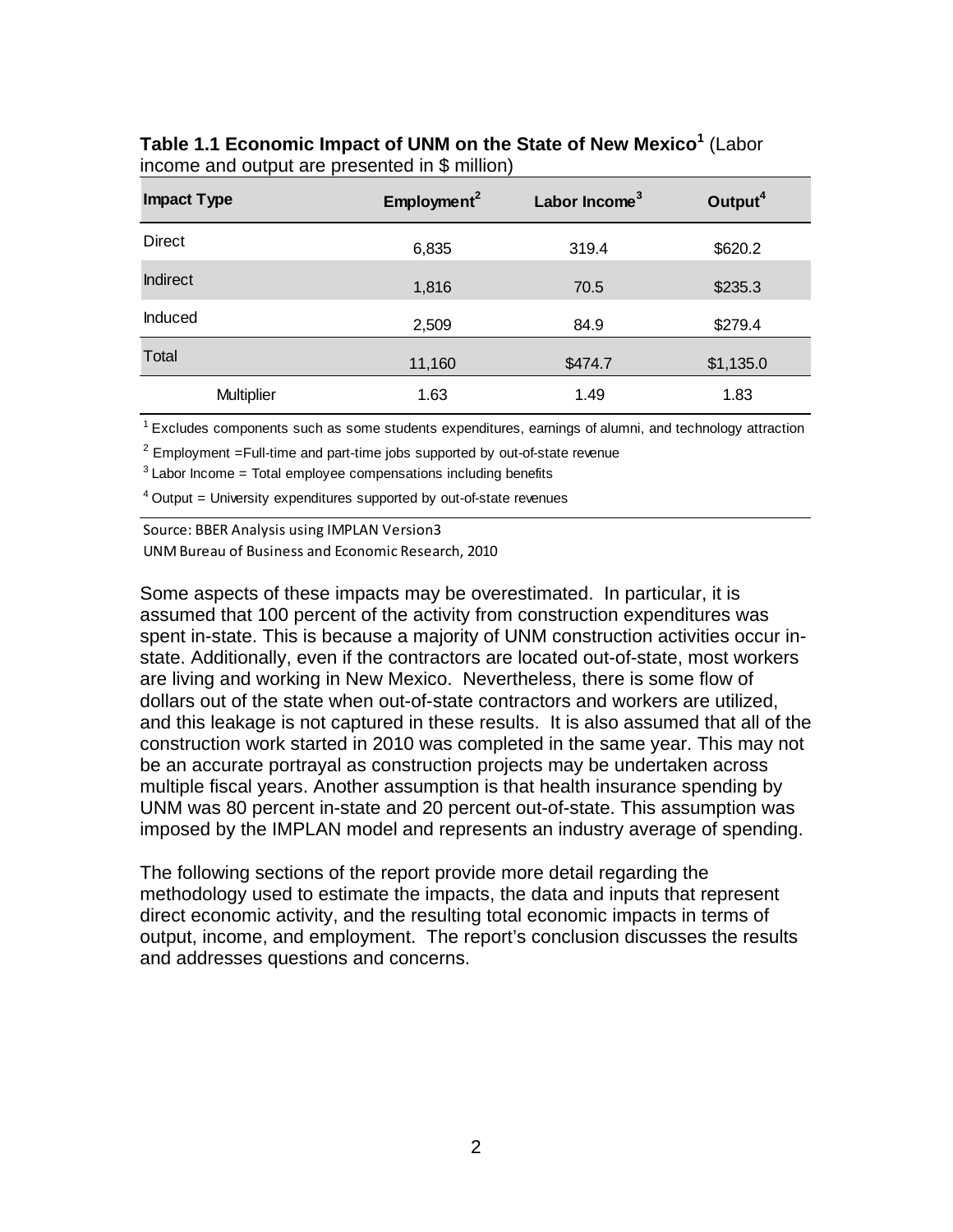# **Methodology**

This study builds on previous studies performed by  $\text{BBER}^2$  and is based on a generally accepted method of measuring the impact of universities used in other states. This method, which can be described as an "export-base" method, recognizes that only those expenditures supported by out-of-state revenues can be considered to have a tangible impact on New Mexico's economy because revenues generated from in-state sources would presumably flow to some other activity if UNM did not exist, and so still yield and economic impact. As a result, UNM's contribution to the state of New Mexico's economy is derived from its ability to attract revenues from outside of New Mexico.

## **Data**

Several key departments at UNM contributed revenue, expenditure, employee, and student data for this analysis. UNM Human Resource Department supplied payroll and benefits data for UNM Main Campus, North Campus and Branch Campuses. UNM Hospitals Human Resource Information System provided payroll and benefits data for UNM Hospitals' employees. UNM Enrollment Management Division supplied the data on student residency. The Purchasing Office provided expenditure data for UNM Campuses. The UNM Foundation gave information regarding gifts received in Fiscal year 2010 and whether or not the source was within New Mexico. UNM Medical Group Human Resource Department provided the direct employment number associated with UNM Medical Group. Additional data was obtained from respective audit reports of UNM, UNM Hospitals, and UNM Medical Group. Most revenue and expenditure data was obtained from the same audit reports.

This data was used to estimate the percent of revenues that originated out-ofstate followed by the percent of expenditures that went to in-state vendors.

## **Method**

The basic premise behind the method used in this study is described above. The following steps were taken to estimate the economic impact of UNM on the New Mexico economy. Revenues from out-of-state sources were estimated by UNM Campuses, UNM Hospitals and the UNM Medical Group for fiscal year 2010. The percent of expenditures spent in-state was then estimated using the following formula:

 $\overline{a}$ <sup>2</sup> Potter, Nicholas "The Economic Impact of the University of New Mexico on the State of New Mexico." Bureau of Business and Economic Research, UNM, December 2007. Francis, Norton. "The Economic Impact of The University of New Mexico on the State of New Mexico". Bureau of Business and Economic Research, UNM. January 2004.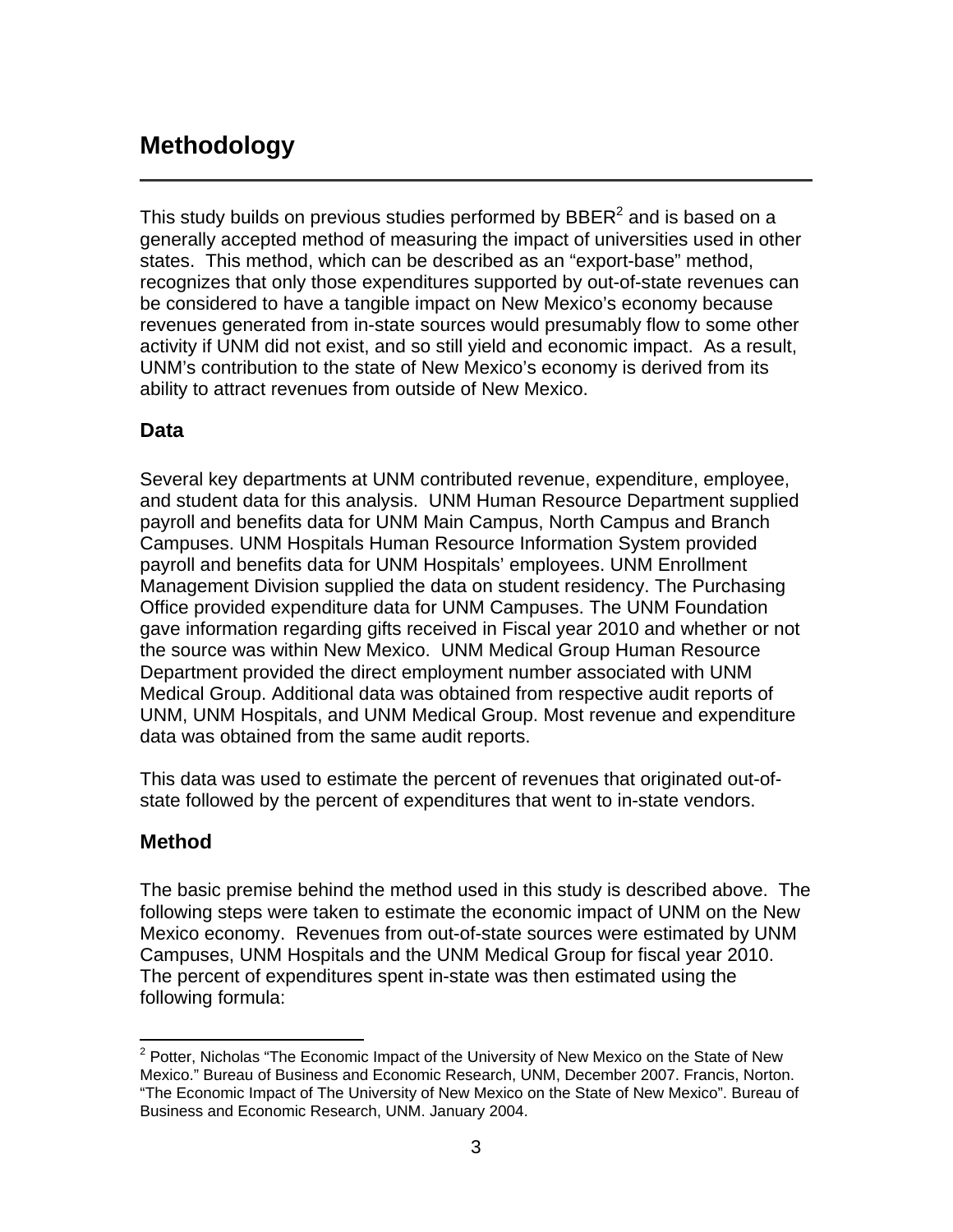#### *Direct Impact = (% Out-of-state Revenues) X (% In-state Expenditures) X (Total Expenditures)*

The percent of revenues from out-of-state were estimated based on funding source as determined by data from the Controller's Office and by data from the fiscal year 2010 University of New Mexico Audit Report. This data listed revenues by out-of-state and in-state sources.

The percent of non-personnel expenditures occurring in-state were determined based on estimates from UNM's Purchasing Office. Benefits, construction and capital projects expenditures were assumed to occur 100 percent in-state.

Employee spending was estimated based on salary information provided by UNM's Controller's Office. Total income was adjusted to take into account both the percent of revenues originating from out-of-state sources as well as taxes and payments paid by employees. The resulting values are estimates of disposable income, which represent the actual purchasing power of UNM employees. This spending was applied to IMPLAN's estimated household spending profiles according to income category.

Student expenditures on tuition and fees, room and board, and books and supplies were included in UNM revenues. Room and board expenditure of outof-state students who live off-campus is not captured in this analysis. Also excluded were the miscellaneous expenses that students might have incurred.

Classification of UNM's non-personnel expenditures, construction and hospital expenditures, the in-state share of expenditures for suppliers of these goods and services, and the estimation of economic impacts on output, salaries and employment were determined using IMPLAN Version 3 and the IMPLAN data set  $(2007).<sup>3</sup>$ 

IMPLAN uses a variety of data sources to estimate the total economic impacts of economic activity, where the total economic impact is comprised of the sum of direct, indirect and induced impacts. **Direct impacts** occur as a result of UNM spending on employee compensation and goods and services from out-of-state sources. This impact also includes spending for capital projects. **Indirect impacts** occur as a result of expenditures by UNM on goods and services necessary to perform its activities. These expenditures create demand for the goods and services of other companies, who must then purchase goods and services and hire employees to produce their product. The sum total of these iterative purchases and employee hiring are termed indirect impacts.

The second way in which additional economic activity occurs is through **induced impacts**, which are a result of the wage and salary spending of UNM employees

 3 Minnesota IMPLAN Group, Inc. IMPLAN System (data and software), 1725 Tower Drive West, Suite 140, Stillwater, MN 55082. http://www.implan.com.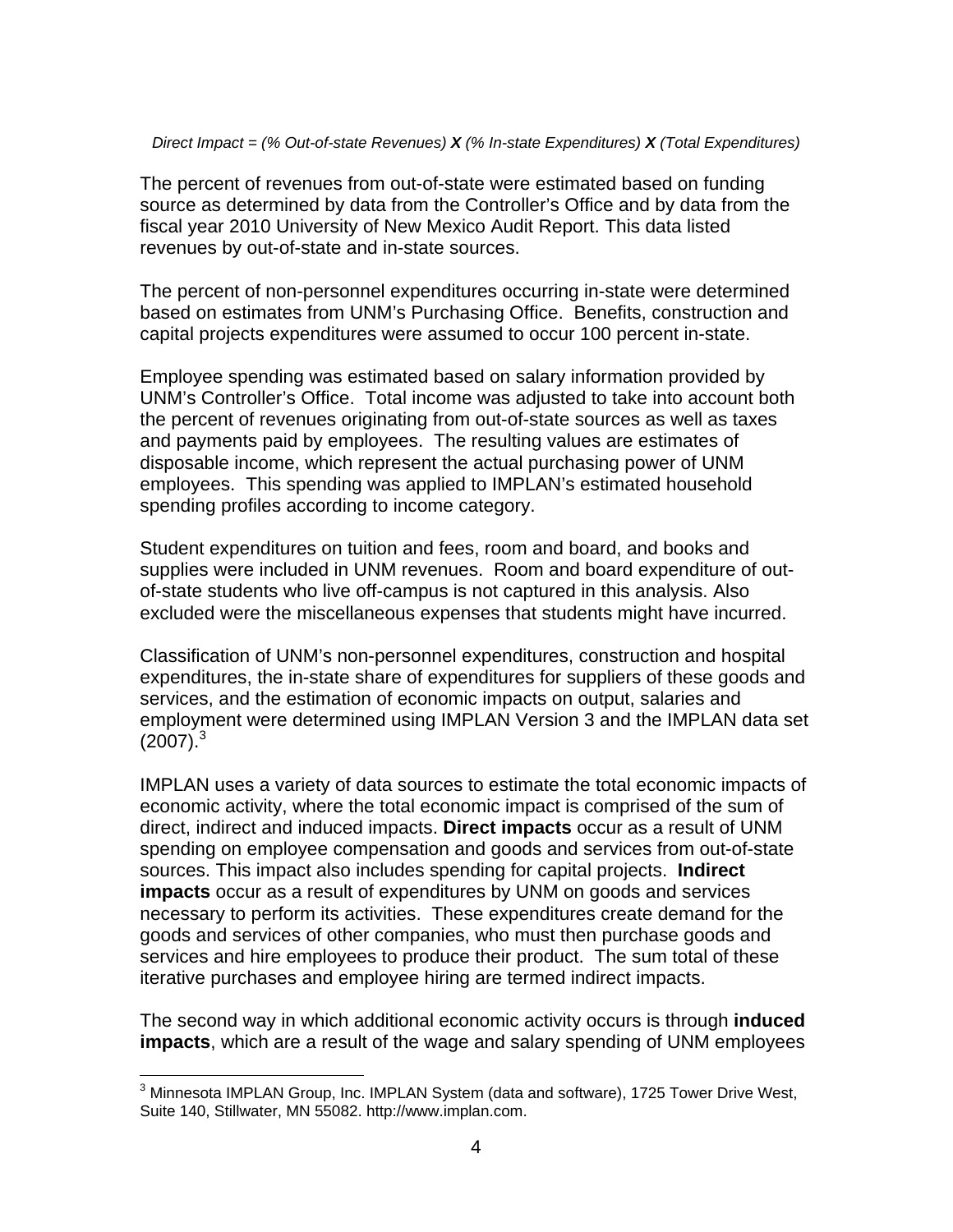and vendors. The spending of these employees creates further demand for goods and services for which firms must again purchase supplies and hire employees to produce. The sum of these iterations is collectively known as induced impacts.

These two impacts combined with the initial (direct) activity provided by UNM expenditures, yield the total economic activity that results from the share of UNM expenditures supported by out-of-state revenues. Dividing this total by the original direct activity gives **multipliers**, which provide a measure of economic activity generated per dollar or per employee. The economic impacts presented below are discussed in these terms.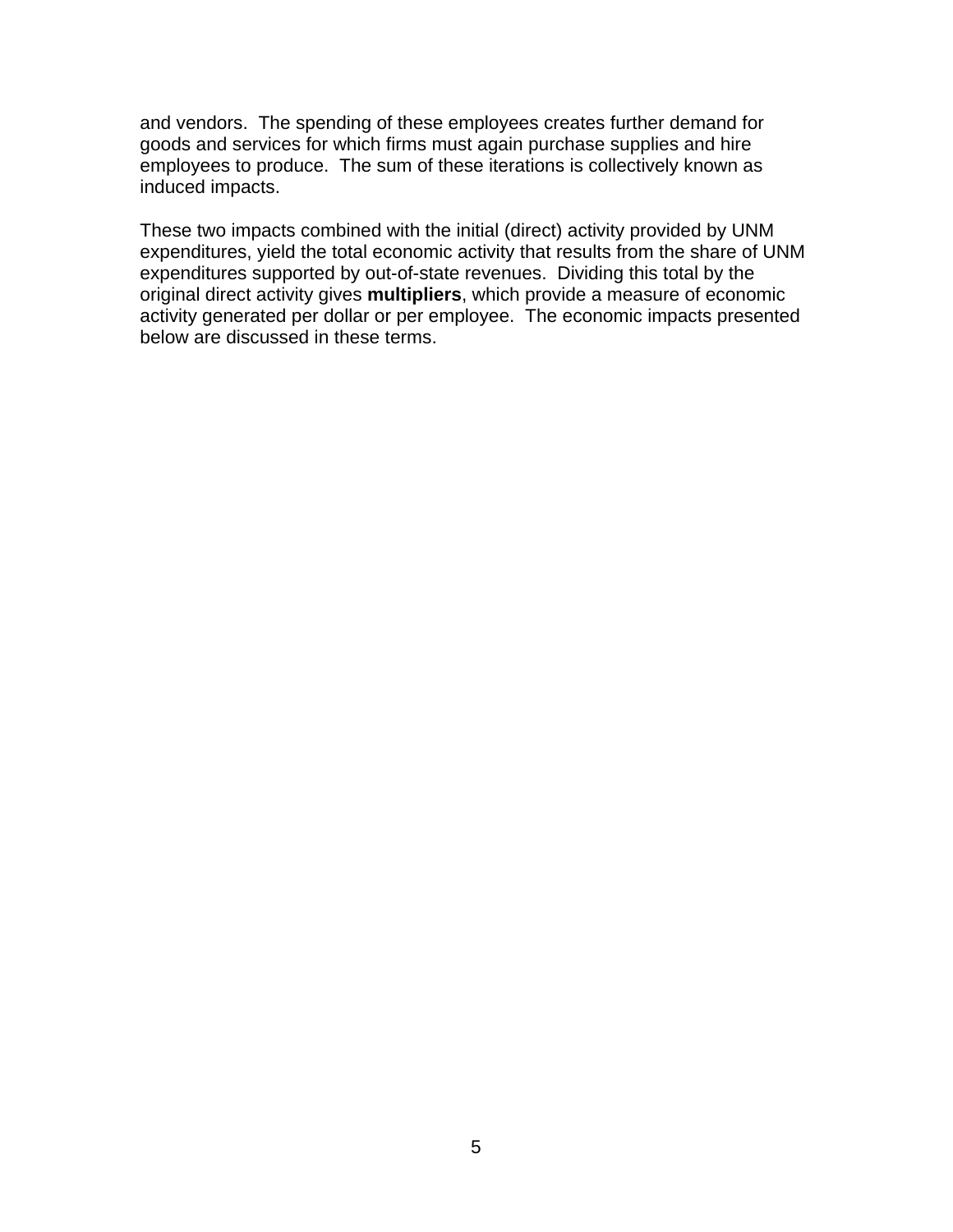# **Inputs**

Inputs are the most important factor in accurately determining the economic impact of UNM. The input data resulting from the following calculations determine the basis for which the direct impact of UNM is computed. All derivative indirect and induced impacts are dependent on the accuracy of the initial inputs.

### **Revenue**

Revenue data sources were provided by the UNM Controller's Office, UNM Hospitals Finance Department, and UNM Medical Group Human Resource Department and are presented in full in Table 1.2. State and local appropriations and patient revenue make up the bulk of UNM's revenue, with tuition/fees, federal grants, and sales and services making up the majority of the remaining revenue. Following the export-base methodology described earlier, all state and local sources are considered to have zero economic impact on the state since it is assumed they would be spent elsewhere if they did not go to UNM. Federal revenues in Table 1.2 include only federal contracts and grants. Federal Medicare and Medicaid payments are included in patient revenues. Tuition and fees include overall payments as well as scholarships and grants, with the percent coming from non-New Mexico sources being determined by students who are non-residents. Gifts were provided by the UNM Foundation, with the percent from out-of-state determined by the location of the donating party.

| <b>Revenue Sources</b>                                | Total Revenue <sup>1</sup> |      | <b>Non-New</b>              | <b>Direct Revenues</b> |
|-------------------------------------------------------|----------------------------|------|-----------------------------|------------------------|
|                                                       | \$ Million                 | $\%$ | <b>Mexico Source</b><br>(%) | \$ Million             |
| Tuition/Fees                                          | \$108.1                    | 6%   | 7%                          | \$7.1                  |
| State and Local                                       | \$428.2                    | 24%  | 0%                          | \$0.0                  |
| Federal                                               | \$245.9                    | 14%  | 100%                        | \$245.9                |
| Sales/Service                                         | \$91.4                     | 5%   | 9%                          | \$8.5                  |
| Other Revenues including gifts                        | \$74.7                     | 4%   | 34%                         | \$25.4                 |
| Non-governmental grants and contracts                 | \$27.1                     | 2%   | 32%                         | \$8.7                  |
| Patient services and clinical operations <sup>2</sup> | \$791.7                    | 45%  | 77%                         | \$612.1                |
| Total                                                 | \$1,767.2                  | 100% | 51%                         | \$907.8                |

#### **Table 1.2: Summary of Revenue Sources**

<sup>1</sup> Bond Financing not included

 $2$ It includes Medicaid and Medicare which are not included in "Federal"

Source: UNM Controller, UNM Foundation, UNM Hospitals, UNM Medical Group

UNM Bureau of Business and Economic Research, 2010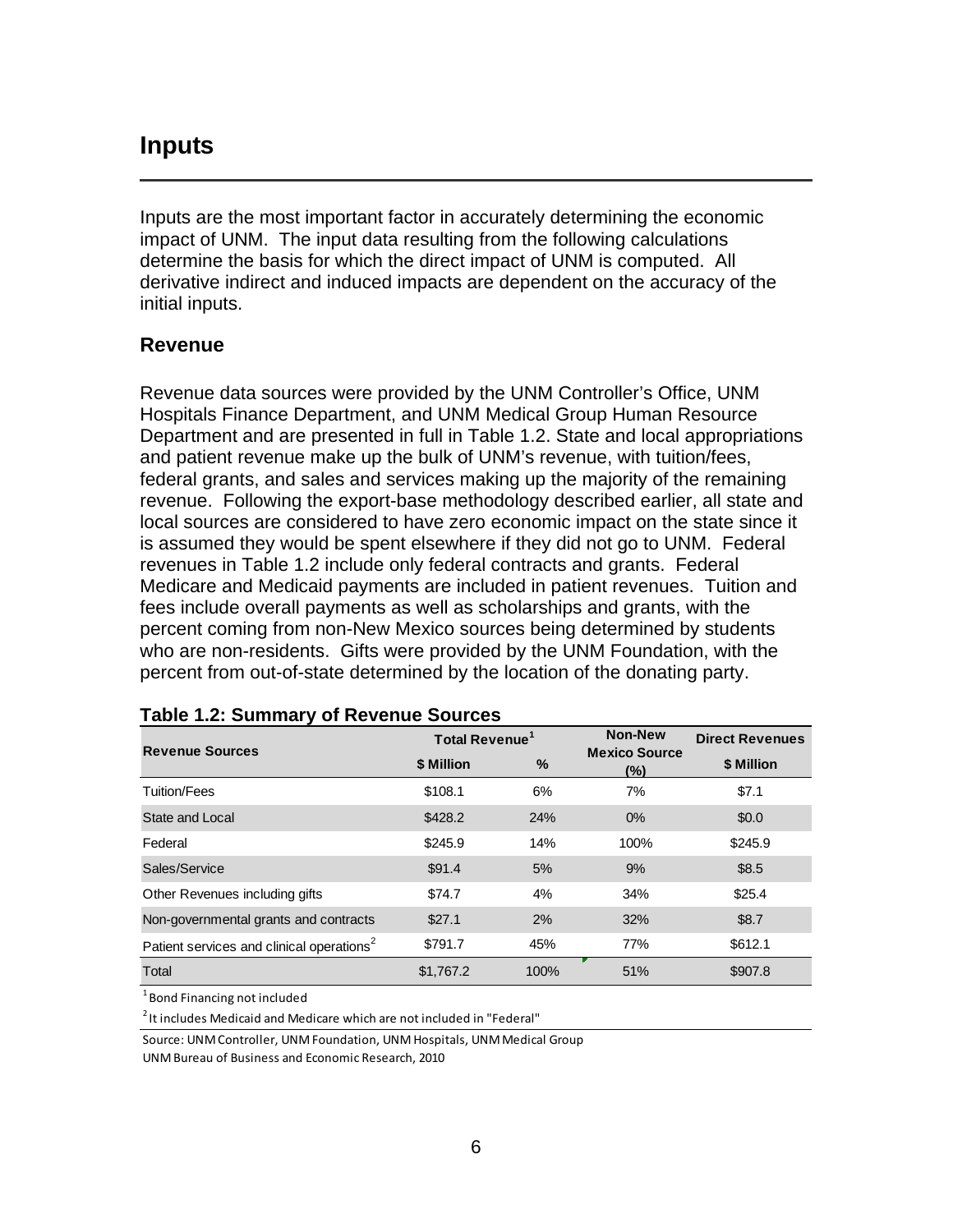## **Expenditures**

Table 1.3 shows expenditures for fiscal year 2010 including employee compensation and construction. Compensation is broken out by general employment type then by benefits for each of the three UNM entities included in the analysis. UNM spent over \$1.86 billion in fiscal year 2010, evenly split between employee compensation and expenditures on construction and nonpersonnel operations.

| Compensation                       | UNM Campuses <sup>1</sup> | <b>UNM Hospitals</b> | <b>UNM Medical</b><br>Group | <b>Total</b><br><b>Expenditures</b> |
|------------------------------------|---------------------------|----------------------|-----------------------------|-------------------------------------|
| Compensation                       | \$609.6                   | \$352.7              | \$11.7                      | \$974.1                             |
| Faculty                            | \$257.2                   |                      |                             | \$257.2                             |
| Staff                              | \$275.7                   | \$295.4              | \$9.8                       | \$580.9                             |
| <b>Student Employee</b>            | \$43.2                    |                      |                             | \$43.2                              |
| Benefits <sup>2</sup>              | \$33.5                    | \$57.4               | \$1.9                       | \$92.8                              |
| <b>Expenditures</b>                | \$461.6                   | \$329.2              | \$95.5                      | \$886.3                             |
| Construction                       | \$73.4                    | \$59.0               | \$0.7                       | \$133.1                             |
| Non-Personnel Operations           | \$388.3                   | \$270.2              | \$94.8                      | \$753.3                             |
| <b>Total Operating Expenditure</b> | \$997.9                   | \$622.9              | \$106.5                     | \$1,727.3                           |
| <b>Total</b>                       | \$1,071.2                 | \$681.9              | \$107.2                     | \$1,860.4                           |

| Table 1.3: Summary of Expenditures (in $$$ million) |  |  |
|-----------------------------------------------------|--|--|
|-----------------------------------------------------|--|--|

 $1$  Includes main campus, branch campuses, and Health Sciences Center

 $2$  Benefits include employer contributed health benefits and other benefits

Source: UNM Controller , UNM Purchasing, UNM Hospitals, and UNM Medical Group

UNM Bureau of Business and Economic Research, 2010

Only that portion of expenditures supported by out-of-state revenues is considered to create an economic impact within the state. By this measure the UNM Hospitals are the largest driver of economic activity, largely due to the influx of out-of-state federal revenues for patient services. Though UNM Campuses account for the majority of total expenditures, the percent of its out-of-state revenues is only 27.5 percent. Overall, nearly 49 percent of UNM's expenditures are supported by out-of-state revenue. These expenditures are shown in Table 1.4.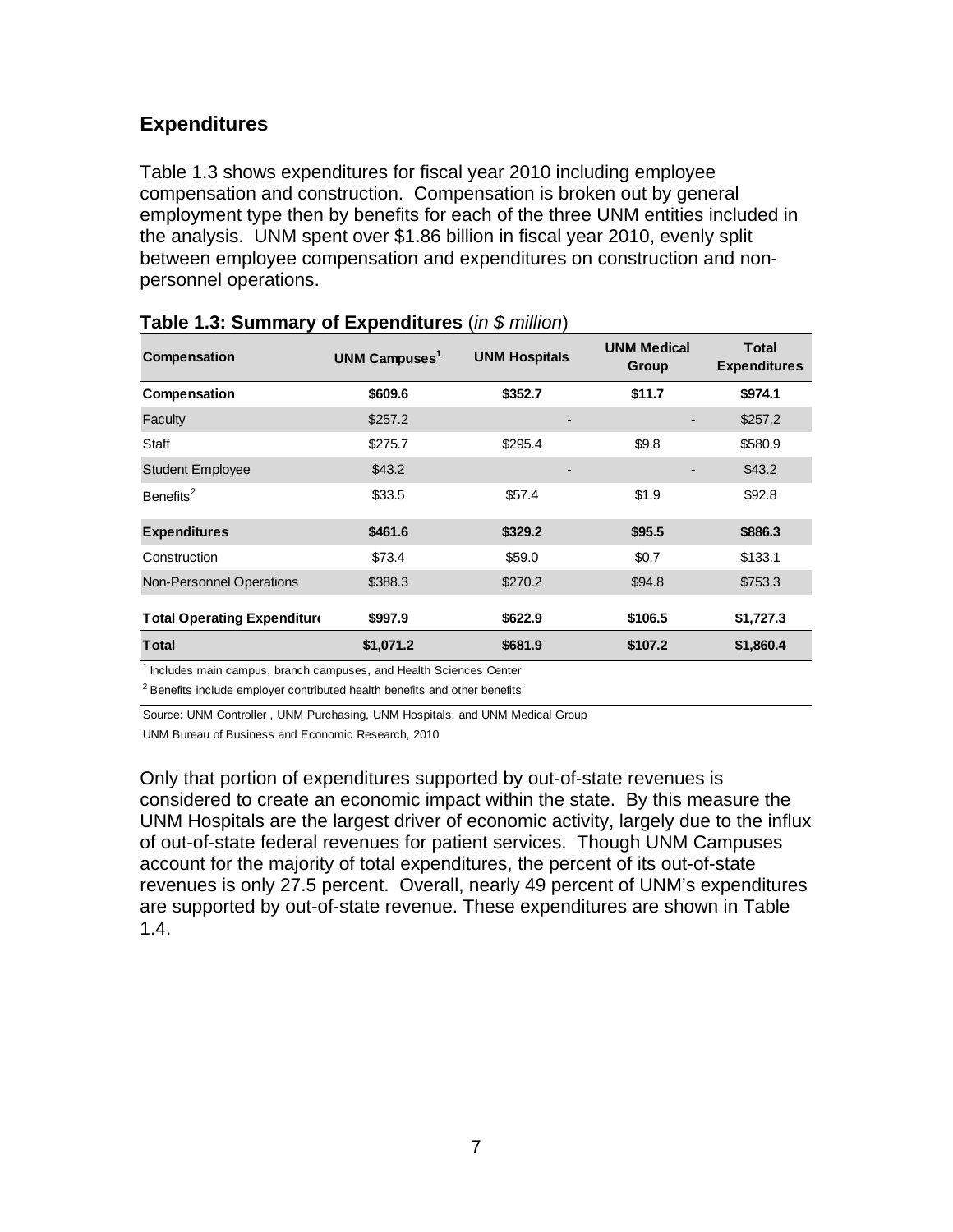| <b>UNM Entity</b>        | <b>Total Expenditure</b> | Out-of-State<br>Percentage | Supported<br>Expenditure |
|--------------------------|--------------------------|----------------------------|--------------------------|
| <b>UNM Campuses</b>      | \$1,071.2                | 27.5%                      | \$294.1                  |
| <b>UNM Hospital</b>      | \$681.9                  | 77%                        | \$527.0                  |
| <b>UNM Medical Group</b> | \$107.2                  | 81%                        | \$86.7                   |
| Total                    | \$1,860.4                | 48.8%                      | \$907.8                  |

**Table 1.4: Expenditures Supported by Out-of-State Revenue** (*in \$ million*)

Source: UNM Controller , UNM Purchasing, UNM Hospitals, and UNM Medical Group

UNM Bureau of Business and Economic Research, 2010

The final step in determining the economic activity resulting from UNM is to account for the amount of UNM expenditures that are "leaked" out of state. That is, the amount of expenditures that go to purchasing goods and services from other states or internationally. New Mexico has a relatively small manufacturing and industrial base compared to other states and so we expect significant portions of expenditure are spent for import. Overall, 32% of UNM Campuses expenditures on goods and services are accounted for by import from outside of New Mexico. Since local expenditure percentage for UNM Hospitals and UNM Medical Group was not readily available, we use IMPLAN to estimate it. UNM construction expenditures are treated as 100 percent local for the purposes of this study though the purchases of supplies for construction industry will occur both in-state and out-of-state. Table 1.5 presents the externally funded and locally spent amount by UNM Campuses, UNM Hospitals and UNM Medical Group.

| <b>UNM Entity</b>         | Supported<br>Expenditure | Local<br>Expenditure<br>Percentage | Local<br>Expenditure |
|---------------------------|--------------------------|------------------------------------|----------------------|
| UNM Campuses <sup>1</sup> | \$294.1                  | 69.7%                              | \$204.9              |
| <b>UNM Hospitals</b>      | \$527.0                  | 65.3%                              | \$344.0              |
| <b>UNM Medical Group</b>  | \$86.7                   | 82.3%                              | \$71.3               |
| Total                     | \$907.8                  | 68.3%                              | \$620.2              |

## **Table 1.5: Supported Expenditures Spent Locally** (in \$ million)

 $1$  Includes main campus, branch campuses, and Health Sciences Center

Source: UNM Controller , UNM Purchasing, UNM Hospitals, and UNM Medical Group UNM Bureau of Business and Economic Research, 2010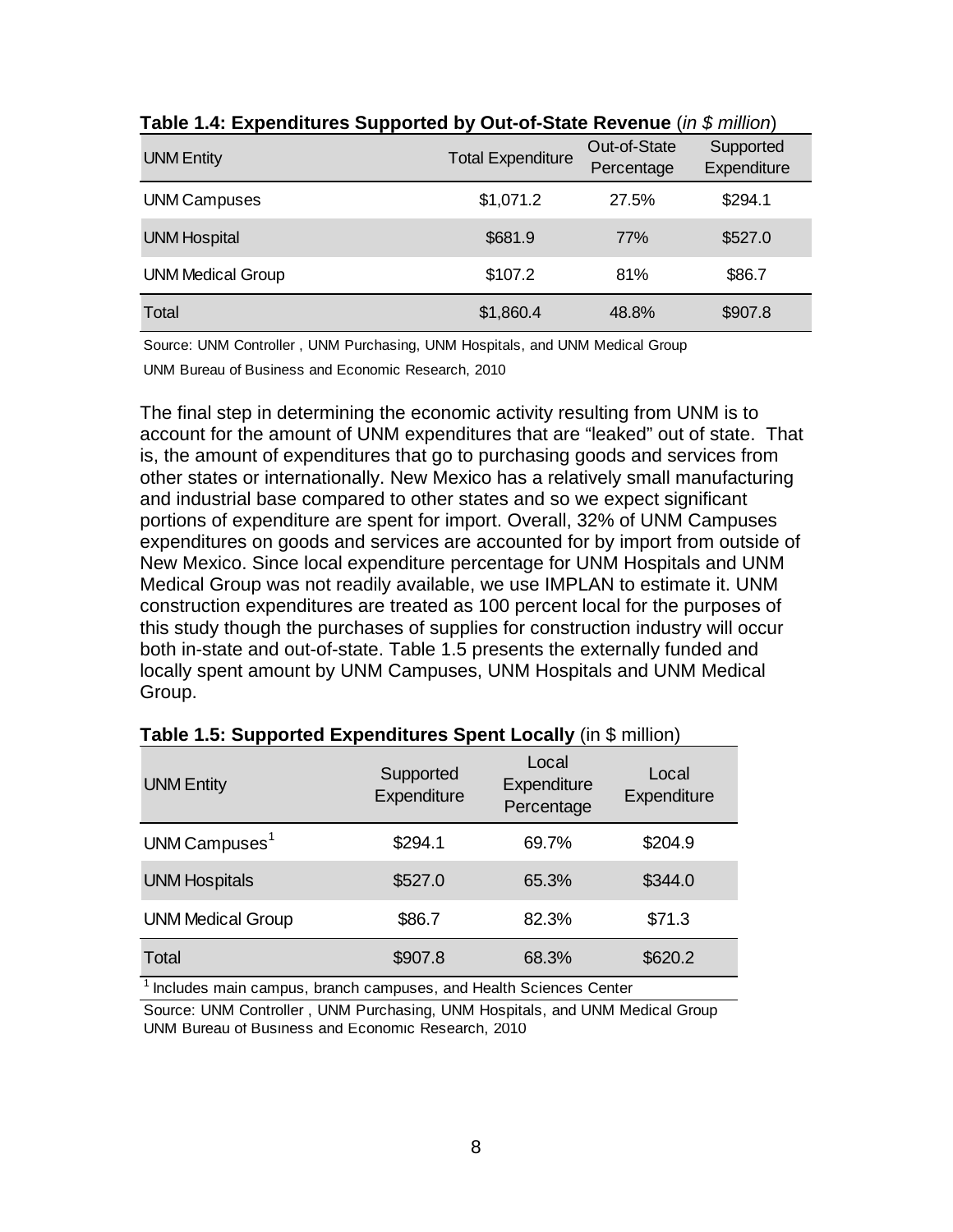The total direct impact of UNM on the economy of New Mexico is \$620.2 million. This serves as the primary input for determining the overall economic impacts of UNM.

## **Employment**

Though not explicitly used to estimate impacts, it is useful to consider how the process described above applies to employment. As of October 2009, UNM directly provided full-time and part-time employment to 25,093 people including 6,257 at UNM Hospitals, 164 in UNM Medical Group and 638 non-resident employees. This number also includes 1,256 construction employees. The number of employees supported by out-of-state revenues is 6,835, about 27 percent of total employment.

| <b>Type of Employment</b>                              | <b>UNM Campuses</b> | <b>UNM</b><br><b>Hospitals</b> | <b>UNM Medical</b><br>Group | Total  |
|--------------------------------------------------------|---------------------|--------------------------------|-----------------------------|--------|
| Faculty                                                | 4,093               |                                |                             | 4,093  |
| <b>Staff</b>                                           | 8,114               | 5,746                          | 164                         | 14,024 |
| <b>Students</b>                                        | 5,720               |                                |                             | 5,720  |
| Construction                                           | 740                 | 511                            | 6                           | 1,256  |
| <b>Total Employment</b>                                | 18,667              | 6,257                          | 170                         | 25,093 |
| % Supported                                            | 19%                 | 50%                            | 64%                         | 27%    |
| <b>Employment Supported</b><br>by Out-of-State Funding | 3,570               | 3,156                          | 109                         | 6,835  |

#### **Table 1.6: UNM Direct Employment**

Source: UNM Controller, UNM Hospitals, UNM Medical Group UNM Bureau of Business and Economic Research, 2010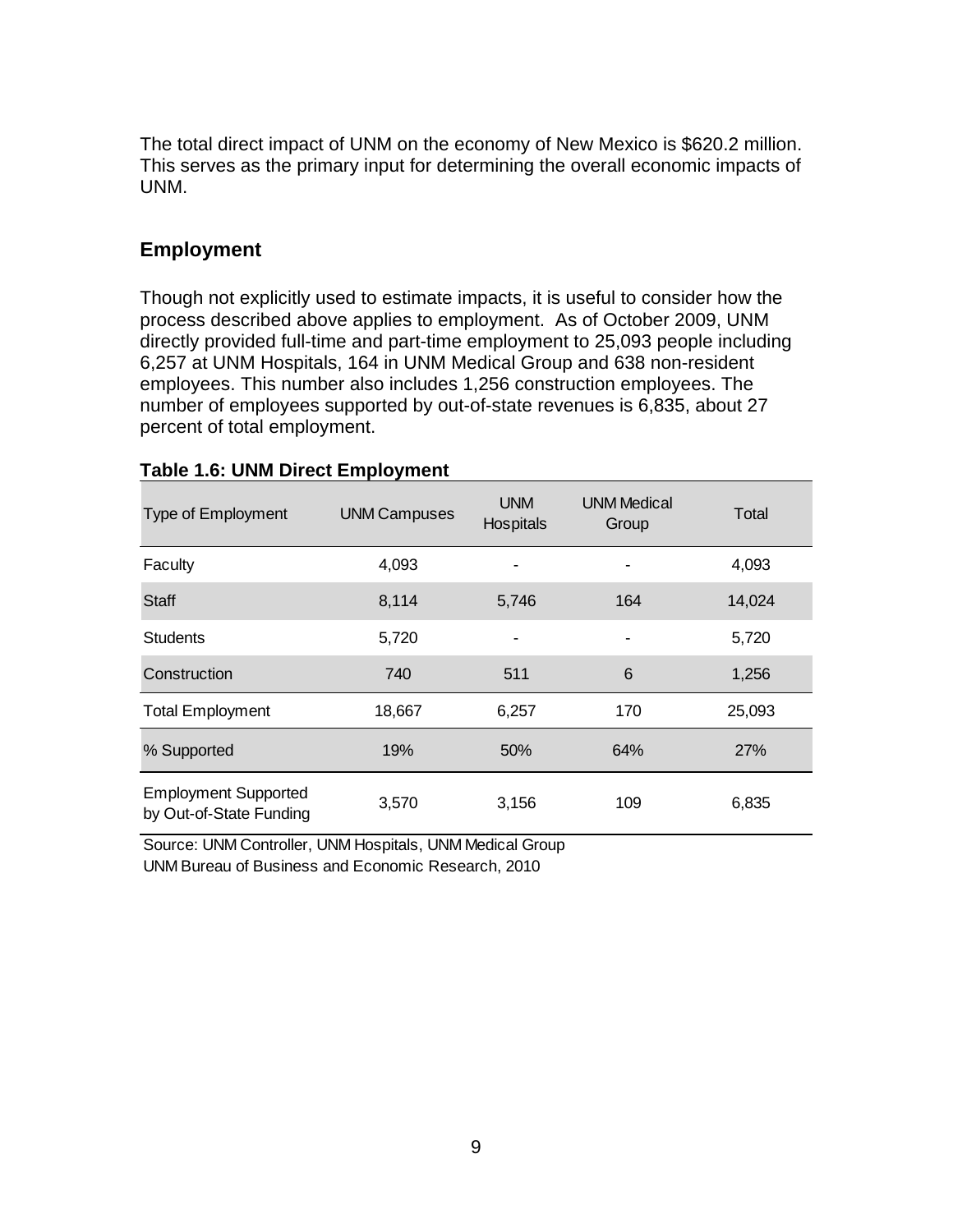# **Impacts**

Following the methodology outlined previously, the total economic impacts of UNM are determined using the total revenues that originate from outside New Mexico and tracing the portion of expenditures supported by those revenues that are spent locally, as well as the spending from non-resident students and the employees of UNM. The overall direct impact of UNM was \$620.2 million dollars. The derivative indirect and direct impacts of this economic activity by UNM are shown in Table 1.8 and are broken down by UNM entity.

# **Output**

The \$620.2 million in direct output supported by out-of-state funds led to an additional \$514.8 million in indirect and induced economic activity. In other words, by attracting the funds necessary to support \$620.2 million in expenditures, UNM generated a total of \$1,135 million in economic activity for the state of New Mexico in fiscal year 2010. The accompanying multiplier of 1.83 indicates that a total of \$1.83 was generated in the New Mexico economy for every dollar UNM spent in New Mexico that was supported by out-of-state revenues. The majority of this activity was a result of UNM Hospitals by virtue of the relatively large portion of their revenues that originate from outside the state. UNM Campuses also generate significant activity, while the UNM Medical Group is responsible for a much smaller amount.

# **Employment**

Out-of-state revenue directly supported 6,835 full-time and part-time employees and generated an additional 4,325 jobs due to indirect and induced economic activity, for a total of 11,160 jobs. UNM Campuses provided the largest number of jobs, followed by UNM Hospitals and UNM Medical Group. The overall employment multiplier is 1.63 which indicates a total of 1.63 jobs were generated in the New Mexico economy for every job UNM provided in New Mexico that was supported by out-of-state revenues.

## **Income**

The \$319.4 million in income supported by out-of-state revenues resulted in more than \$155.3 million in additional income through indirect and induced activity for a total of \$474.7 million in labor income. UNM Hospitals were the largest generator of economic activity, followed by UNM Campuses. The income multiplier of 1.49 indicates a total of \$1.49 was generated in the New Mexico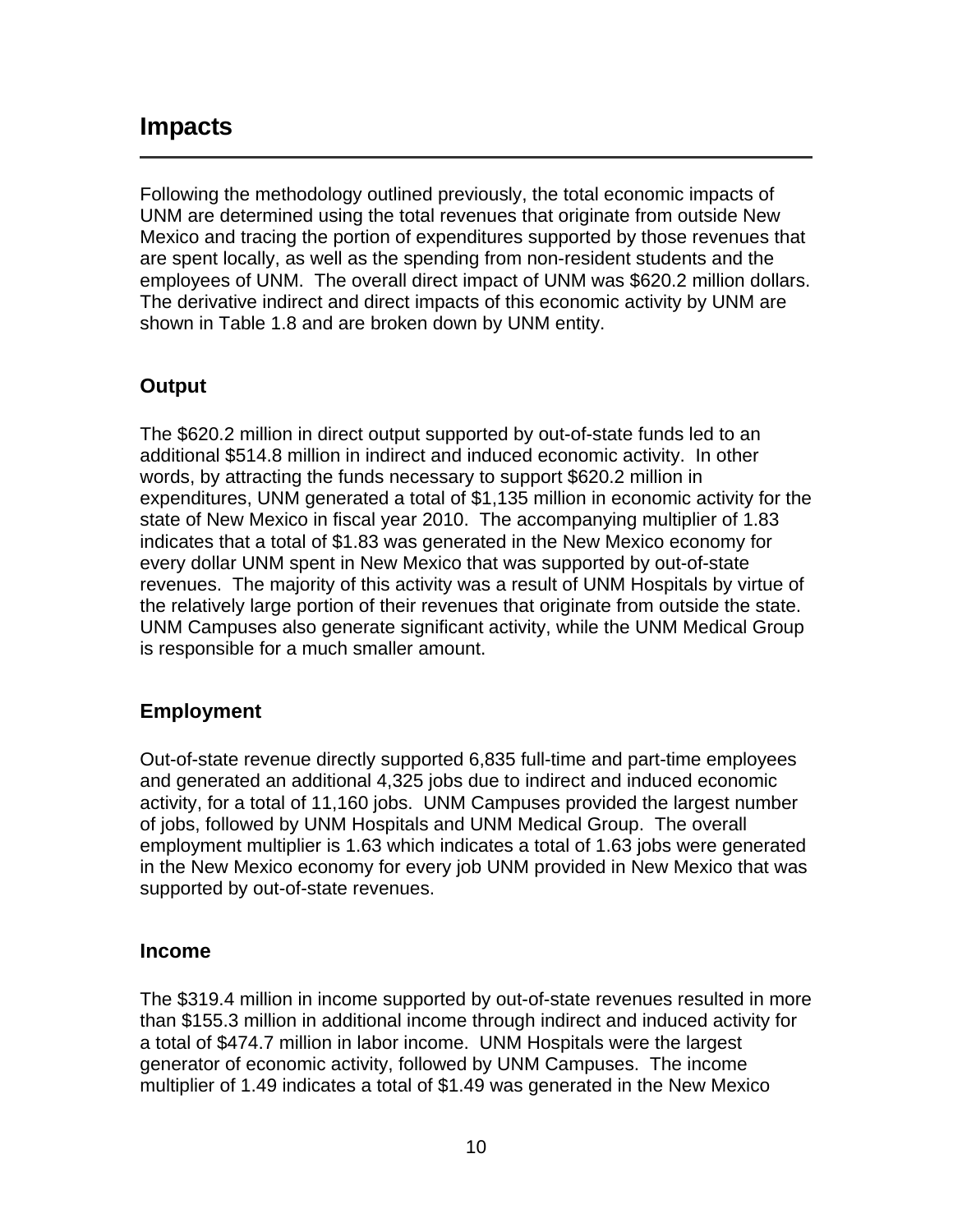economy for every dollar UNM spent in employee compensation in New Mexico that was supported by out-of-state revenues.

| Output $1$               | <b>Direct</b> | Indirect/Induced | <b>Total</b> | <b>Multiplier</b> |
|--------------------------|---------------|------------------|--------------|-------------------|
| <b>UNM Campuses</b>      | \$204.9       | \$177.8          | \$382.7      | 1.87              |
| <b>UNM Hospital</b>      | \$344.0       | \$270.1          | \$614.1      | 1.79              |
| <b>UNM Medical Group</b> | \$71.3        | \$66.8           | \$138.2      | 1.94              |
| <b>Total</b>             | \$620.2       | \$514.8          | \$1,135.0    | 1.83              |
| Income <sup>2</sup>      | <b>Direct</b> | Indirect/Induced | Total        | <b>Multiplier</b> |
| <b>UNM Campuses</b>      | \$122.5       | \$51.8           | \$174.4      | 1.42              |
| <b>UNM Hospital</b>      | \$189.0       | \$81.6           | \$270.6      | 1.43              |
| <b>UNM Medical Group</b> | \$7.8         | \$21.9           | \$29.7       | 3.81              |
| <b>Total</b>             | \$319.4       | \$155.3          | \$474.7      | 1.49              |
| Employment <sup>3</sup>  | <b>Direct</b> | Indirect/Induced | <b>Total</b> | <b>Multiplier</b> |
| <b>UNM Campuses</b>      | 3,570         | 1,451            | 5,021        | 1.41              |
| <b>UNM Hospital</b>      | 3,156         | 2,287            | 5,443        | 1.72              |
| <b>UNM Medical Group</b> | 109           | 586              | 696          | 6.37              |
| <b>Total</b>             | 6,835         | 4,325            | 11,160       | 1.63              |

**Table 1.8: Economic Impact of UNM on the State of New Mexico by UNM Entity** (Output and income are presented in \$ million)

 $^{\rm 1}$ Output = Universitv expenditures supported bv out-of-state revenue (it excludes out-of-state spending

 $2$  Income = Salaries and benefits supported by out-of-state revenue

 $3$  Employment = Full-time and part-time employment supported by out-of-state revenue

Source: BBER Analysis using IMPLAN V3

UNMBureau of Business and Economic Research, 2010